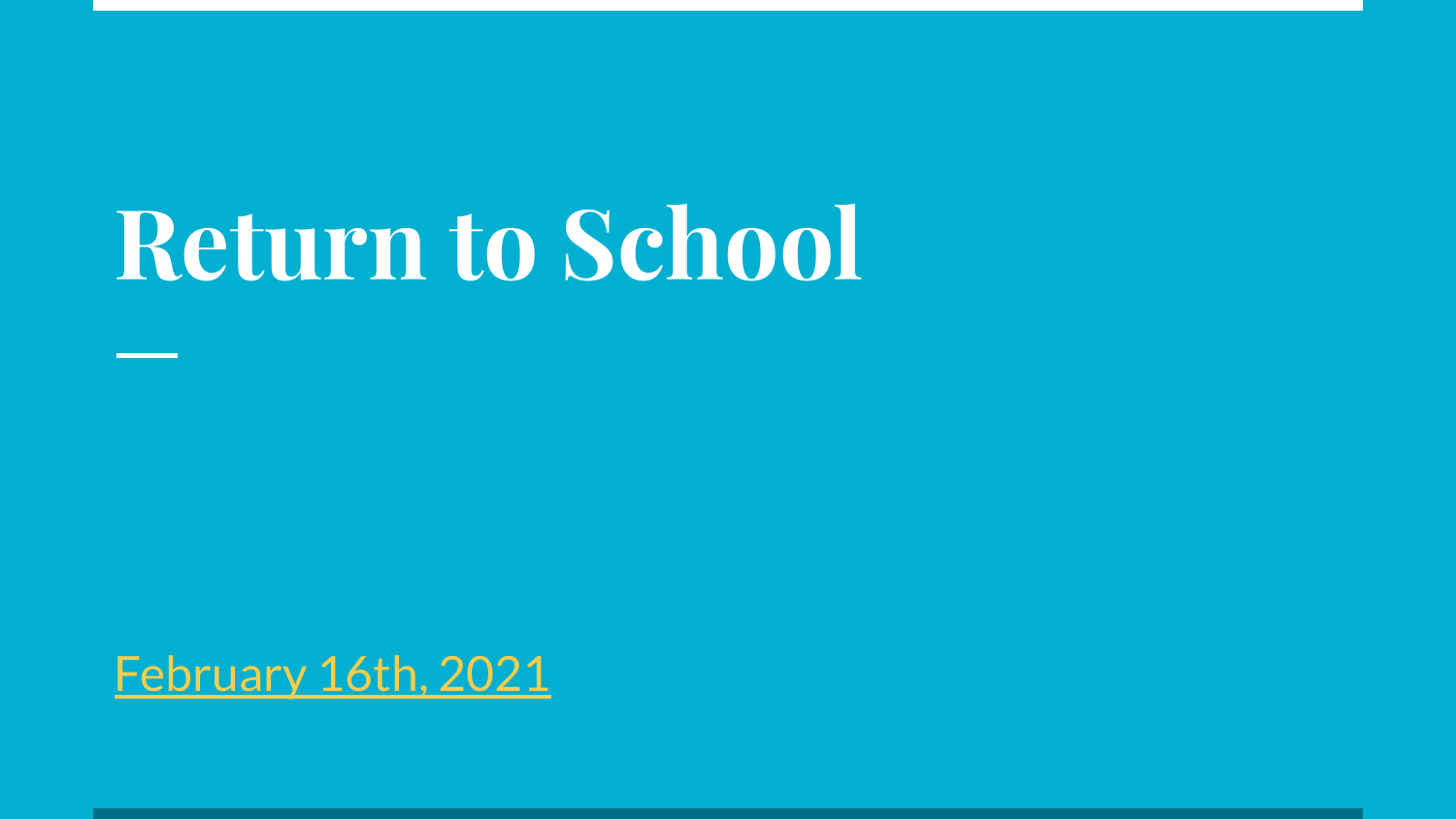# **Schedule**

**● Students will be on campus 3 days/week.**

**● Students will be home 2 days/week.**

**○ Monday will be virtual exploratory day.**

**○ One day off with math and asynchronous learning.** 

**● Students' days at home will not rotate. The only thing that will rotate is the building.**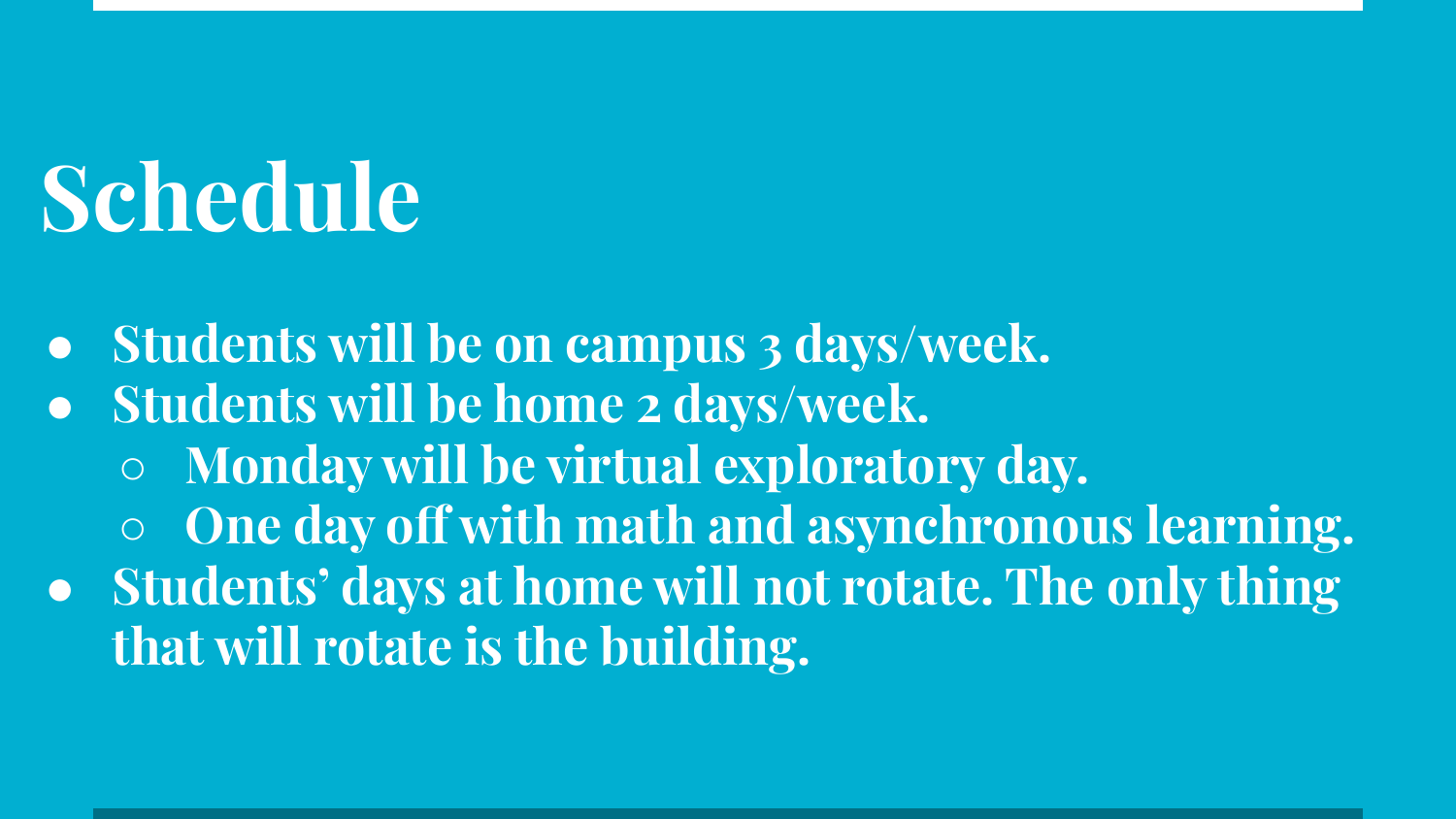# **Class Sizes & Cohorts**

- We will be using the Roxy Ann Grange which will give us three buildings.
- Each building will have a cohort of 30 students.
- Students will stay with their cohorts.
- Class sizes will be no larger than 15 students to accomodate 6' distancing and 35 sq ft' per person.

[TVS video](https://youtu.be/TjM8nuDrexc)

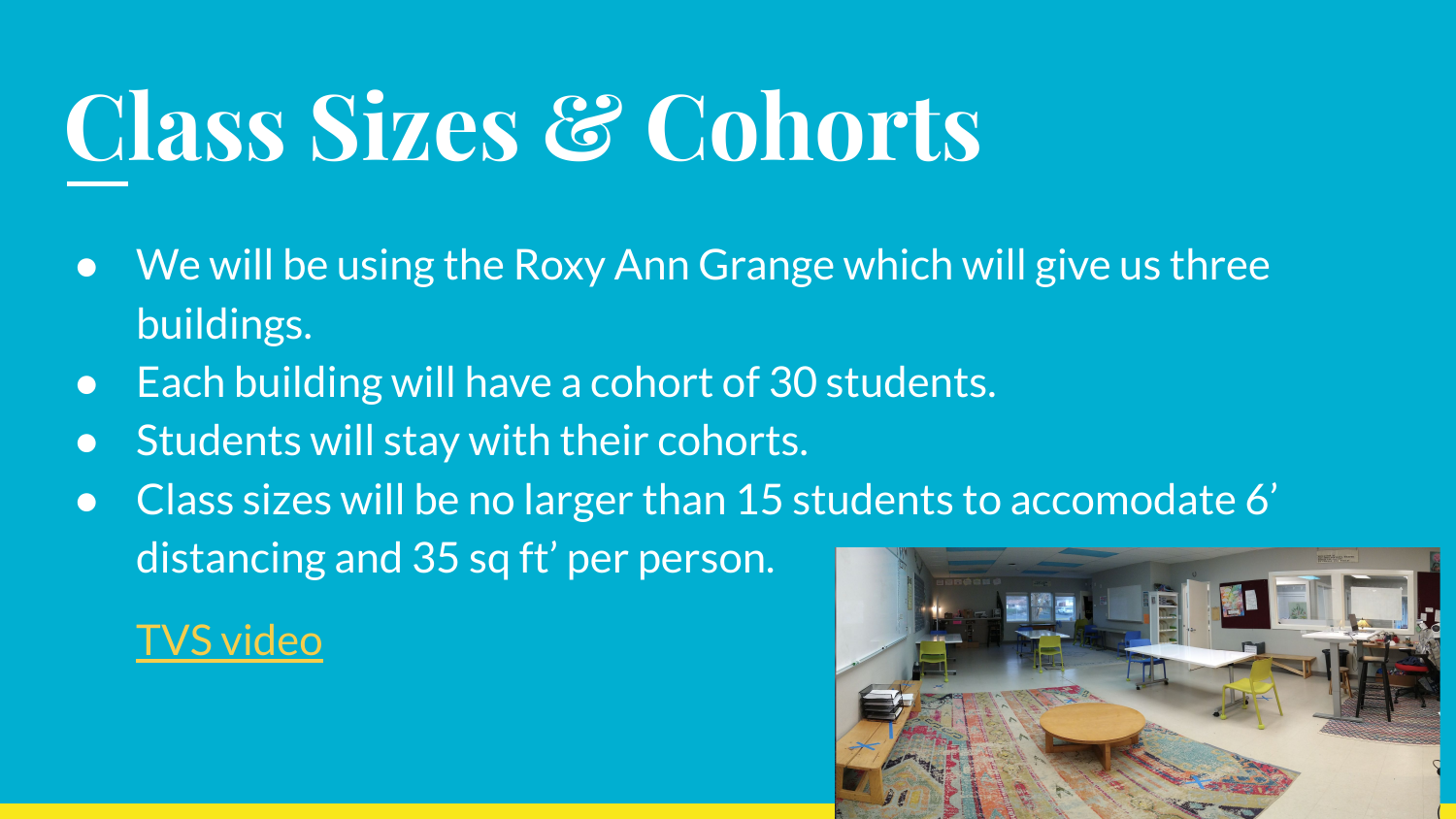|                                                                                                                                                                                                                                                                                                           |                | <b>Monday</b><br><b>HOME</b>                   | <b>Tuesday</b><br><b>In BLDG A</b>                                                  | Wednesday<br><b>In BLDG B</b>                                                    | <b>Thurs</b><br><b>Home</b>                                                    | <b>Friday</b><br>In Grange                                                       |
|-----------------------------------------------------------------------------------------------------------------------------------------------------------------------------------------------------------------------------------------------------------------------------------------------------------|----------------|------------------------------------------------|-------------------------------------------------------------------------------------|----------------------------------------------------------------------------------|--------------------------------------------------------------------------------|----------------------------------------------------------------------------------|
| <b>Example</b><br><b>Schedule</b><br>for a cohort<br>with Thursday<br>off campus.<br><b>Each cohort</b><br>has a different<br>day of the<br>week off<br>campus.<br><b>Off campus</b><br>day is 8:30<br>zoom math<br>and then<br>asynchronous<br>learning (no<br>scheduled<br>zoom classes<br>after math). | $8:15 - 8:30$  | E<br>X<br>P<br>O<br>R<br>A<br>O<br>R<br>Ε<br>S | Health Check upon<br>arrival                                                        | Health Check upon arrival                                                        |                                                                                | Health Check upon arrival                                                        |
|                                                                                                                                                                                                                                                                                                           | 8:30-9:45      |                                                | Math on zoom from<br>Bldg A (or from home)                                          | Math on zoom from Bldg B<br>(or from home)                                       | <b>Math</b><br>via<br>zoom                                                     | Math on zoom from<br>Grange (or from home)                                       |
|                                                                                                                                                                                                                                                                                                           | $9:45 - 10:00$ |                                                | Health check for new<br>arrivals & break for<br>students who arrived<br>before math | Health check for new arrivals &<br>break for students who arrived<br>before math | A<br>S<br>v<br>N<br>С<br>$\mathsf{H}$<br>$\mathsf{R}$<br>O<br>N<br>O<br>U<br>S | Health check for new arrivals<br>& break for students who<br>arrived before math |
|                                                                                                                                                                                                                                                                                                           | 10:00-10:30    |                                                | Community & current<br>events                                                       | Community & current events                                                       |                                                                                | Community & current<br>events                                                    |
|                                                                                                                                                                                                                                                                                                           | 10:30-12:30    |                                                | <b>Studio Project</b><br>based learning with<br>Ms. Stacey & Mr.<br>Gabe            | <b>STEM with Ms. Amy</b>                                                         |                                                                                | <b>Occupations/Practical</b><br>Life with Mr. Jared                              |
|                                                                                                                                                                                                                                                                                                           | 12:30-1:15     |                                                | Lunch                                                                               | Lunch                                                                            |                                                                                | Lunch                                                                            |
|                                                                                                                                                                                                                                                                                                           | $1:15-3:15$    |                                                | <b>HUMANITIES with</b><br>Ms. Mimi                                                  | ELA with Ms. Erin                                                                |                                                                                | Occupation/Practical<br>Life with Mr. Craig                                      |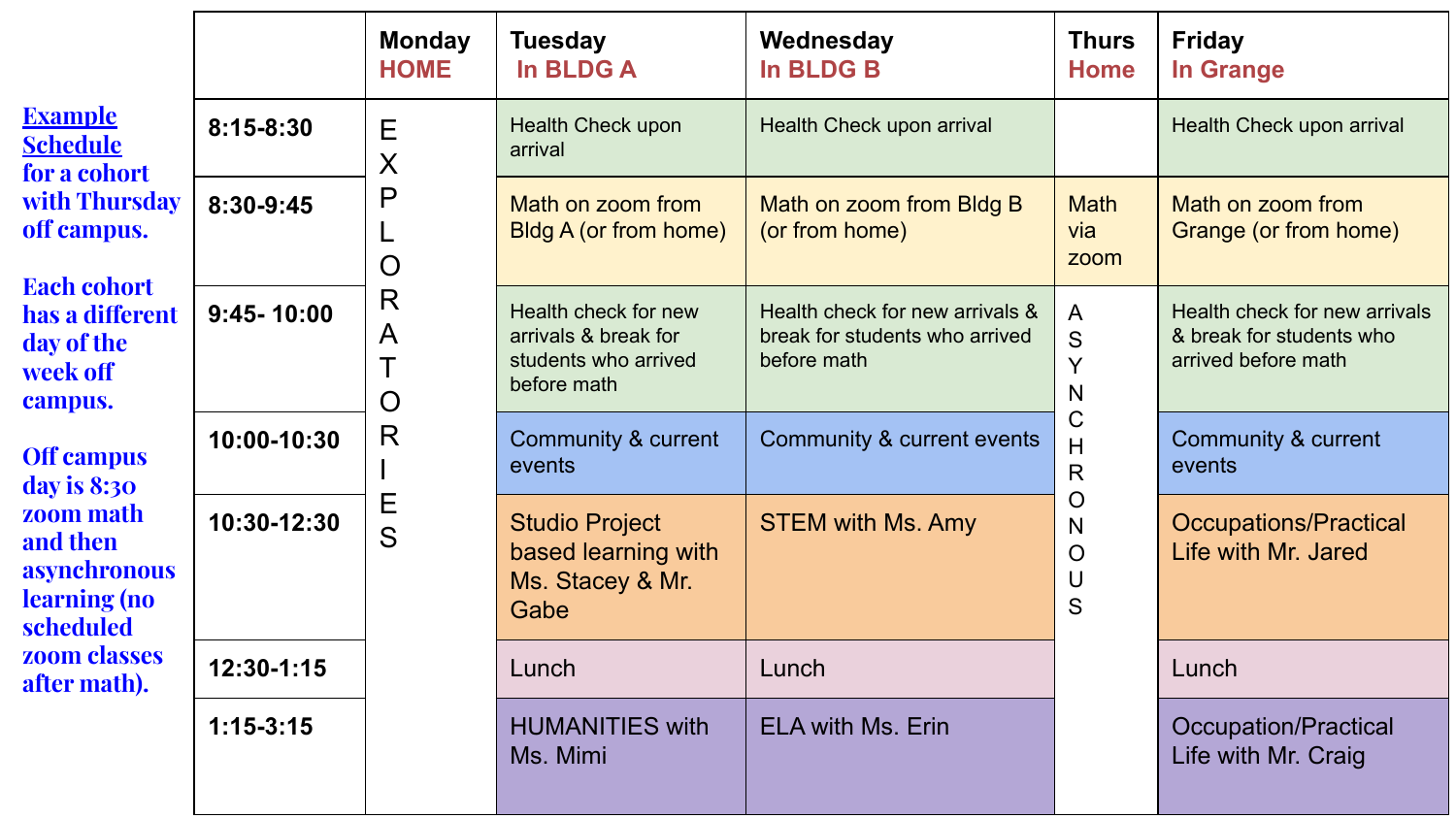## **Monday Exploratory Classes**

### Zoom Schedule (February - March):

| $9:30 - 10:30$  | Period <sub>1</sub> |
|-----------------|---------------------|
| $11:00 - 12:00$ | Period 2            |



Classes offered: Architecture, Creative Writing, French, Yoga, Journaling, Study Hall, Home Cooking, Theatre, Playwriting, 3D Printing, and Music.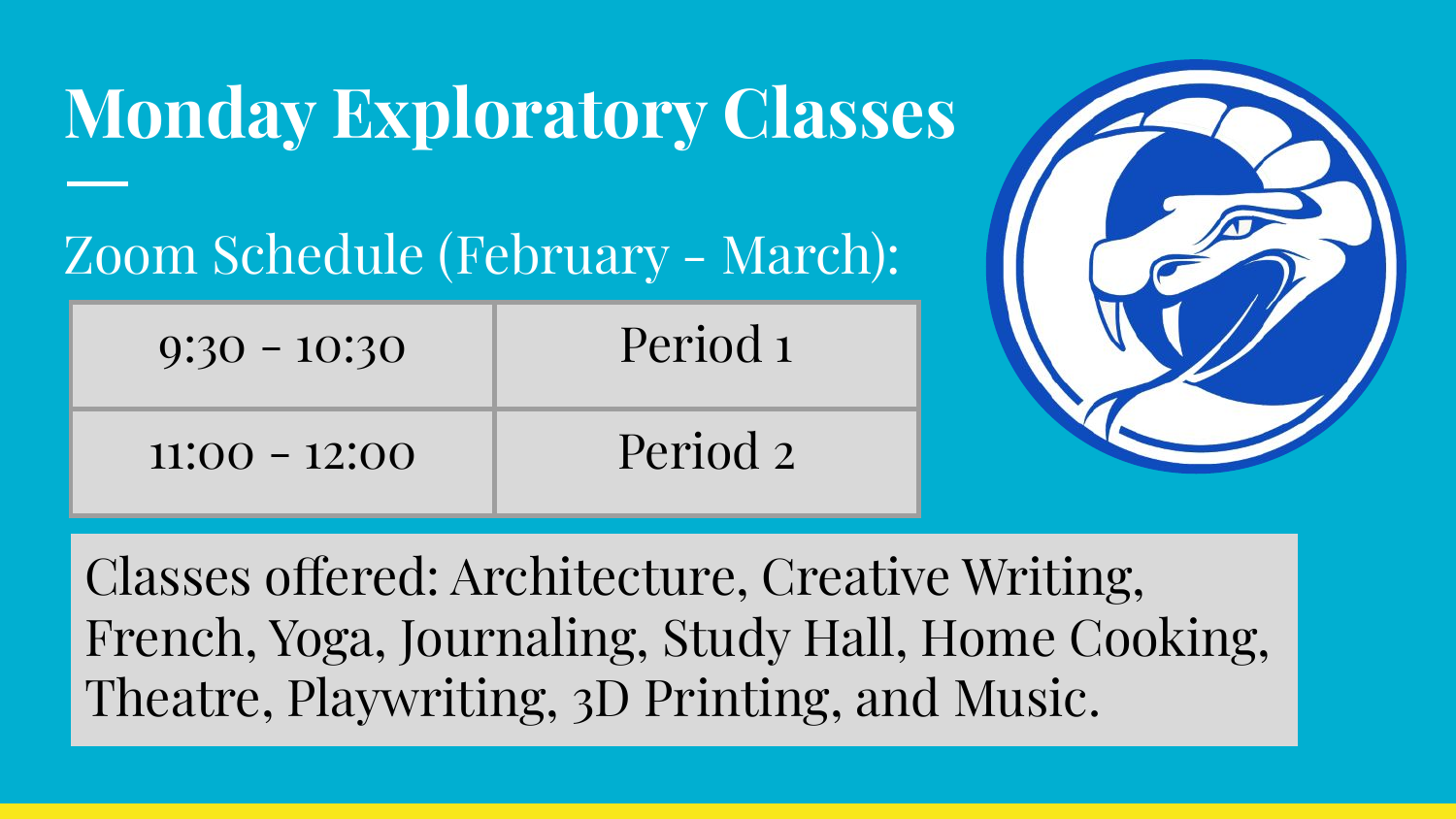## **What if my student won't be attending in person?**

We will miss seeing you but are excited to announce a virtual option!

- Ms. Rachel and Ms. Megan will be our Virtual Team teachers!
- Students will Zoom with their current math teacher & class
- **Students will have virtual** Exploratory Classes with their In-Person peers
- Students in our Virtual Team will receive the same lessons as in-person students. Modified for asynchronous learning.
- **We will include our Virtual Team** with our In-Person Team
- Virtual learning will be mainly asynchronous and Zoom will be used for introduction and help. We recognize students are exhausted with Zoom.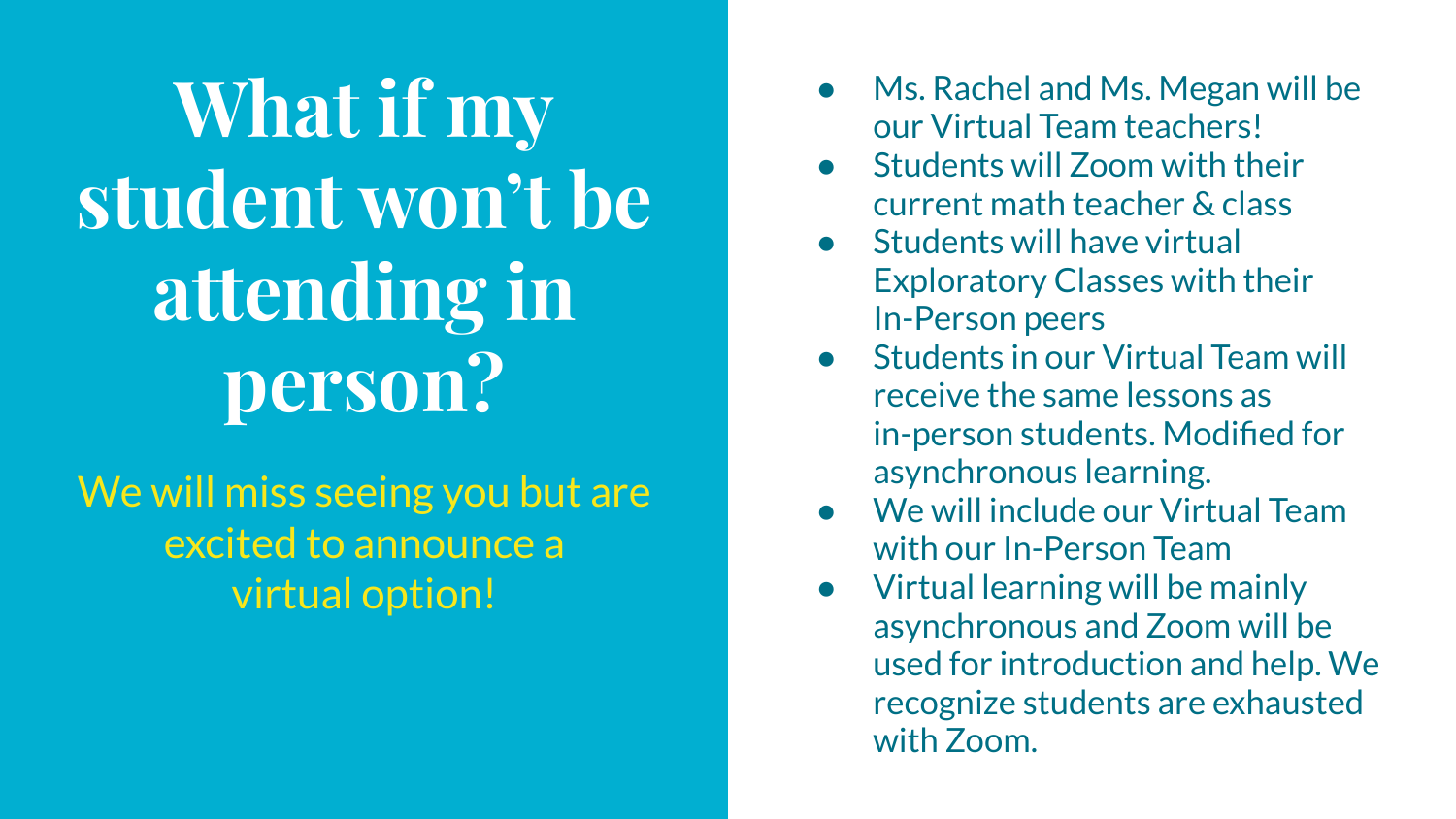### **Example of Virtual Schedule Subject to change**

| <b>VIRTUAL SCHEDULE</b> |               |                |                     |                       |                     |  |  |  |  |  |  |
|-------------------------|---------------|----------------|---------------------|-----------------------|---------------------|--|--|--|--|--|--|
|                         | <b>Monday</b> | <b>Tuesday</b> | Wednesday           | <b>Thursday</b>       | <b>Friday</b>       |  |  |  |  |  |  |
|                         |               |                |                     |                       |                     |  |  |  |  |  |  |
| $8:30 - 9:45$           |               | <b>Math</b>    | <b>Math</b>         | <b>Math</b>           | <b>Math</b>         |  |  |  |  |  |  |
| $ 10:00 - 10:30 $       | Exploratory   | Circle         | Circle              | Circle                | Circle              |  |  |  |  |  |  |
| 10:30 - 11:30           | Day           | Occupations    | <b>Science</b>      | <b>Social Studies</b> | English             |  |  |  |  |  |  |
| 11:30 - 12:30           |               |                | <b>Assigned ALT</b> | <b>Assigned ALT</b>   | <b>Assigned ALT</b> |  |  |  |  |  |  |
|                         |               |                |                     |                       |                     |  |  |  |  |  |  |

Core will be introduction to lessons & time for students to ask questions Assigned ALT will be for students who are behind on their work & need assistance to catch up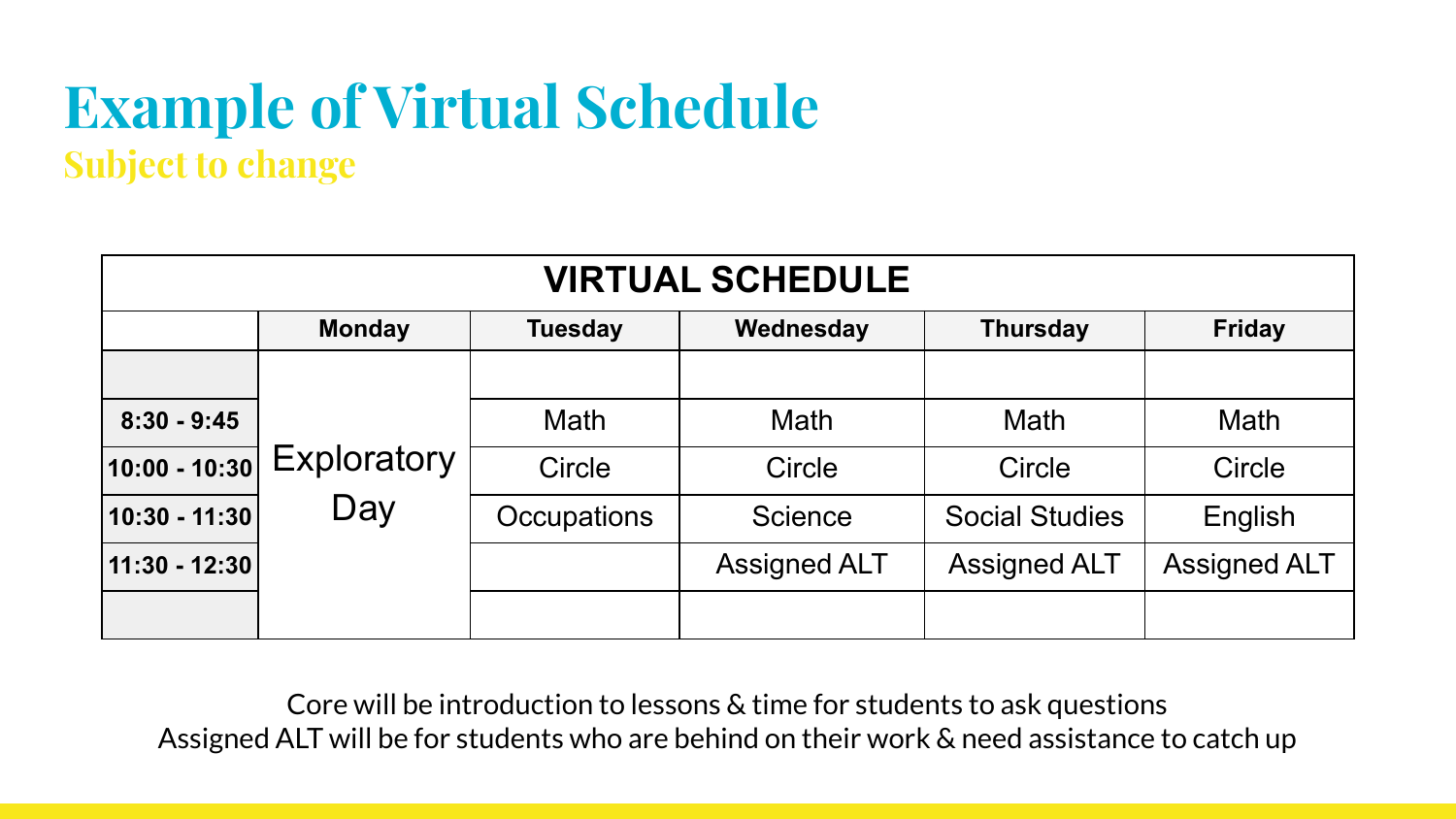## **Other Important Information**

- There will be no busing. We will do our best to help coordinate carpooling.
- Sodexo lunches will be available.
- Each building will be cleaned nightly and be sanitary for the next cohort the following morning.